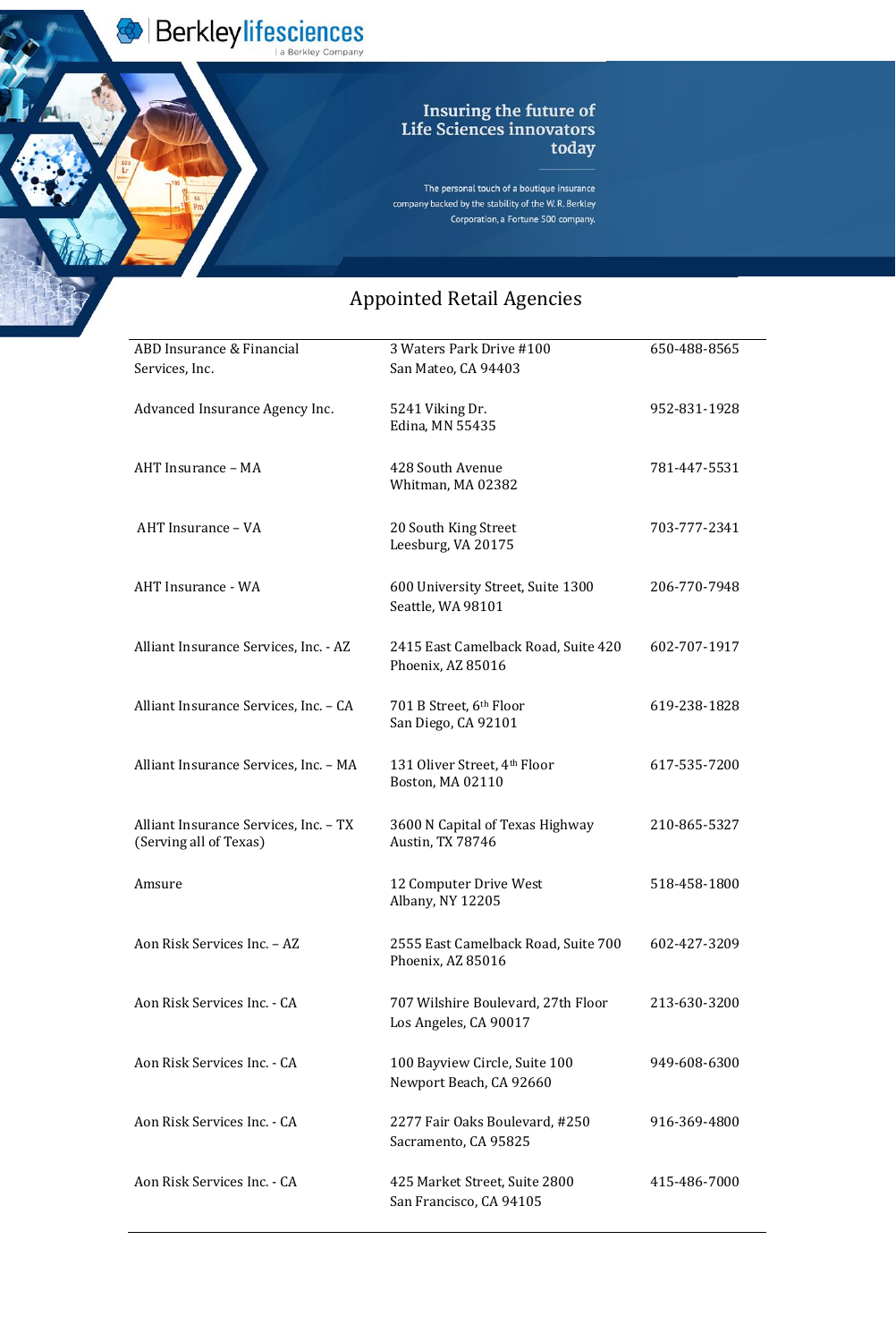Berkleylifesciences

The personal touch of a boutique insurance company backed by the stability of the W.R. Berkley Corporation, a Fortune 500 company.

## Appointed Retail Agencie Appointed Retail Agencies

| Aon Risk Services Inc. - CA | 225 West Santa Clara Street, Suite 1150<br>San Jose, CA 95113    | 408-288-8000 |
|-----------------------------|------------------------------------------------------------------|--------------|
| Aon Risk Services Inc. - CO | 1900 16th Street, Suite 1000<br>Denver, CO 80202                 | 303-758-7688 |
| Aon Risk Services Inc. - CT | 1600 Summer Street<br>Stamford, CT 06905                         | 203-326-3490 |
| Aon Risk Services Inc. - DC | 1120 20th Street NW #600s<br>Washington DC 20036                 | 202-223-0673 |
| Aon Risk Services Inc. - FL | 1001 Brickell Bay Drive, Suite 1100<br>Miami, FL 33131           | 305-961-6154 |
| Aon Risk Services Inc. - FL | 7650 Courtney Campbell Causeway<br>Suite 1000<br>Tampa, FL 33607 | 813-636-3500 |
| Aon Risk Services Inc. - GA | One Piedmont Center, Suite 700<br>Atlanta, GA 30305              | 404-261-3400 |
| Aon Risk Services Inc. - IL | 200 East Randolph<br>Chicago, IL 60601                           | 312-381-4238 |
| Aon Risk Services Inc. - IN | 450 East 96th Street, Suite 275<br>Indianapolis, IN 46240        | 317-237-2400 |
| Aon Risk Services Inc. - MA | <b>One Federal Street</b>                                        | 617-457-4611 |

Boston, MA 02110

| Aon Risk Services Inc. - MD  | 500 E. Pratt Street, 7th Floor<br>Baltimore, MD 21202      | 410-547-2800 |
|------------------------------|------------------------------------------------------------|--------------|
| Aon Risk Services Inc. - MI  | 171 Monroe Avenue NW, Suite 525<br>Grand Rapids, MI 49503  | 616-456-5366 |
| Aon Risk Services Inc. - MI  | 3000 Town Center, Suite 3000<br>Southfield, MI 48075       | 248-936-5286 |
| Aon Risk Services Inc. - MN  | 5600 West 83rd Street, Suite 1100<br>Minneapolis, MN 55437 | 952-886-8000 |
| Aon Risk Services, Inc. - MO | 4801 Main Street, Suite 350<br>Kansas City, MO 64112       | 816-698-4600 |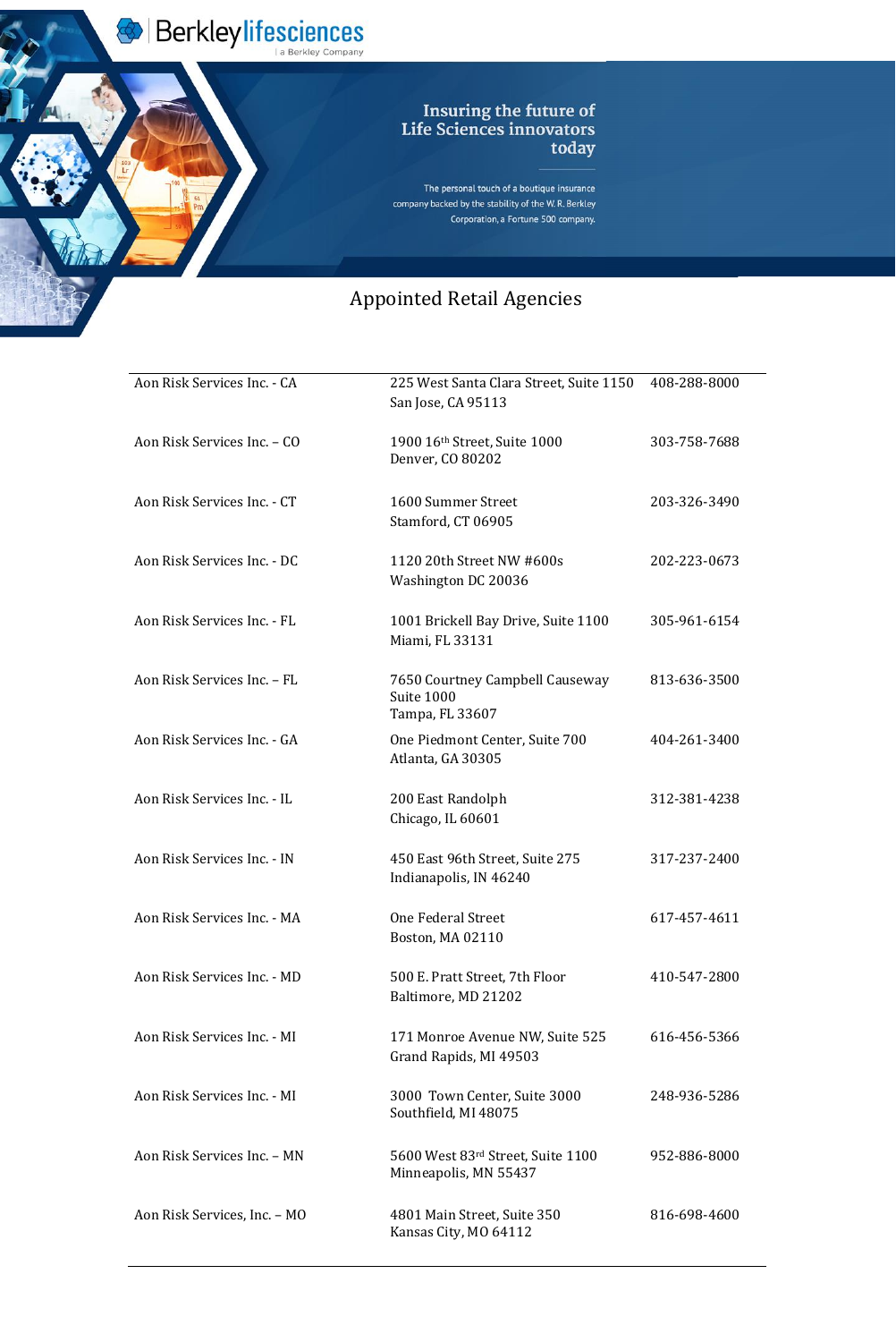Berkleylifesciences

The personal touch of a boutique insurance company backed by the stability of the W.R. Berkley Corporation, a Fortune 500 company.

| Aon Risk Services Inc. - MO | 8182 Maryland Avenue, Suite 1500<br>St. Louis, MO 63105      | 314-854-0745 |
|-----------------------------|--------------------------------------------------------------|--------------|
| Aon Risk Services Inc. - NC | 1111 Metropolitan Avenue, Suite 400<br>Charlotte, NC 28204   | 704-333-2389 |
| Aon Risk Services Inc. - NC | 1100 Reynolds Boulevard<br>Winston-Salem, NC 27105           | 336-748-1120 |
| Aon Risk Services Inc. - NE | 11213 Davenport Street, Suite 201<br>Omaha, NE 68154         | 402-697-1400 |
| Aon Risk Services Inc. - NJ | 44 Whippany Road, Suite 220<br>Morristown, NJ 07960          | 973-884-4000 |
| Aon Risk Services Inc. - NJ | 10 Lanidex Plaza W #300<br>Parsippany, NJ 07054              | 973-884-4000 |
| Aon Risk Services Inc. - NM | 6000 Uptown Boulevard, NE Suite 400<br>Albuquerque, NM 87110 | 505-889-6700 |
| Aon Risk Services Inc. - NY | 199 Water Street, 33rd Floor<br>New York, NY 10038           | 212-441-2435 |
| Aon Risk Services Inc. - OH | 250 East 5th Street, Suite 2300<br>Cincinnati, OH 45202      | 513-621-0130 |
| Aon Risk Services Inc. - OR | 851 SW Sixth Avenue, Suite 550<br>Portland, OR 97204         | 503-306-2866 |
| Aon Risk Services Inc. - PA | 325 Laudermilch Road, Suite 201<br>Hershey, PA 17033         | 717-533-3371 |
| Aon Risk Services Inc. - PA | 1650 Market Street, Suite 1000<br>Philadelphia, PA 19103     | 215-255-1764 |
| Aon Risk Services Inc. - PA | 625 Liberty Avenue<br>Pittsburgh, PA 15222                   | 412-566-1235 |
| Aon Risk Services Inc. - RI | 100 Westminster Street, Tenth Floor<br>Providence, RI 02903  | 401-331-7700 |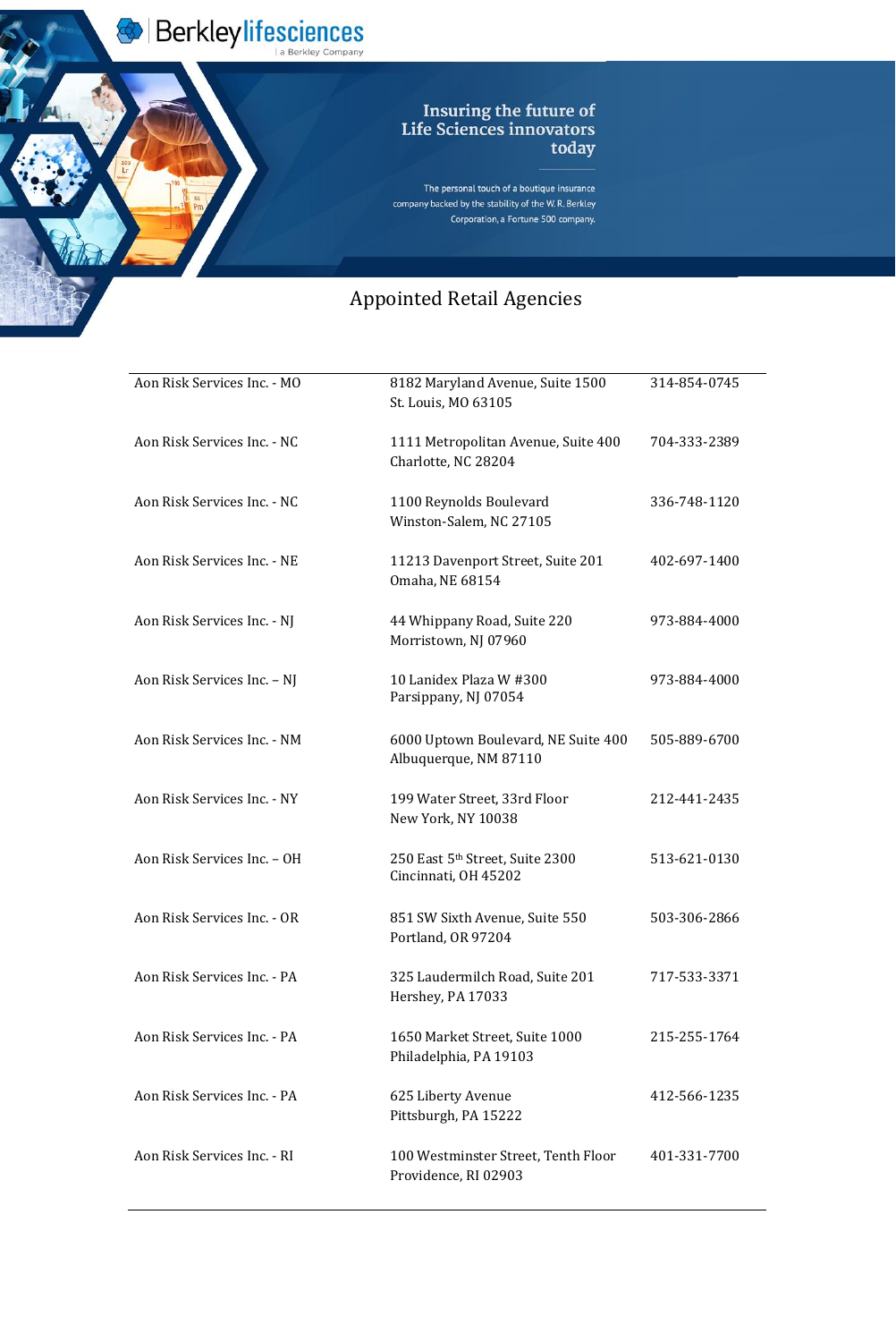Berkleylifesciences

The personal touch of a boutique insurance company backed by the stability of the W.R. Berkley Corporation, a Fortune 500 company.

## Appointed Retail Agencie Appointed Retail Agencies

| Aon Risk Services Inc. - SC | 40 West Broad Street, Suite 210<br>Greenville, SC 29601       | 864-241-1510 |
|-----------------------------|---------------------------------------------------------------|--------------|
| Aon Risk Services Inc. - TN | 501 Corporate Center Drive, Suite 300<br>Franklin, TN 37067   | 615-771-8100 |
| Aon Risk Services Inc. - TX | 301 Commerce Street, Suite 2101<br>Fort Worth, TX 76102       | 817-810-4000 |
| Aon Risk Services Inc. - TX | 555 San Felipe Street, Suite 1500<br>Houston, TX 77056        | 832-476-6000 |
| Aon Risk Services Inc. - WA | 1420 Fifth Avenue, Suite 1200<br>Seattle, WA 98101            | 206-749-4800 |
| Aon Risk Services Inc. - WI | 111 N. Washington Street, Suite 300<br>Green Bay, WI 54305    | 920-431-6201 |
| Aon Risk Services Inc. - WI | 10700 Research Drive, Suite 450<br>Milwaukee, WI 53226        | 414-271-6420 |
| Arthur J Gallagher – CA     | 1255 Battery Street, Suite 450<br>San Francisco, CA 94111     | 415-536-8501 |
| Arthur J Gallagher - CT     | 200 Glastonbury Boulevard, Suite 300<br>Glastonbury, CT 06033 | 860-760-8921 |
| Arthur J Gallagher - GA     | 1040 Crown Point Parkway, Suite 700                           | 678-393-5290 |

Atlanta, GA 30338

| Arthur J Gallagher - IL | 2850 Golf Road<br>Rolling Meadows, IL 60008                            | 630-773-3800 |
|-------------------------|------------------------------------------------------------------------|--------------|
| Arthur J Gallagher - LA | 235 Highlandia Drive, Suite 200<br>Baton Rouge, LA 70810               | 225-292-3515 |
| Arthur J Gallagher - MA | 470 Atlantic Avenue<br>Boston, MA 02210                                | 617-261-6700 |
| Arthur J Gallagher - MD | 5950 Symphony Woods Road, Suite 314 301-621-6428<br>Columbia, MD 21044 |              |
| Arthur J Gallagher - NC | 1430 Commonwealth Drive<br>Wilmington, NC 28403                        | 910-509-9000 |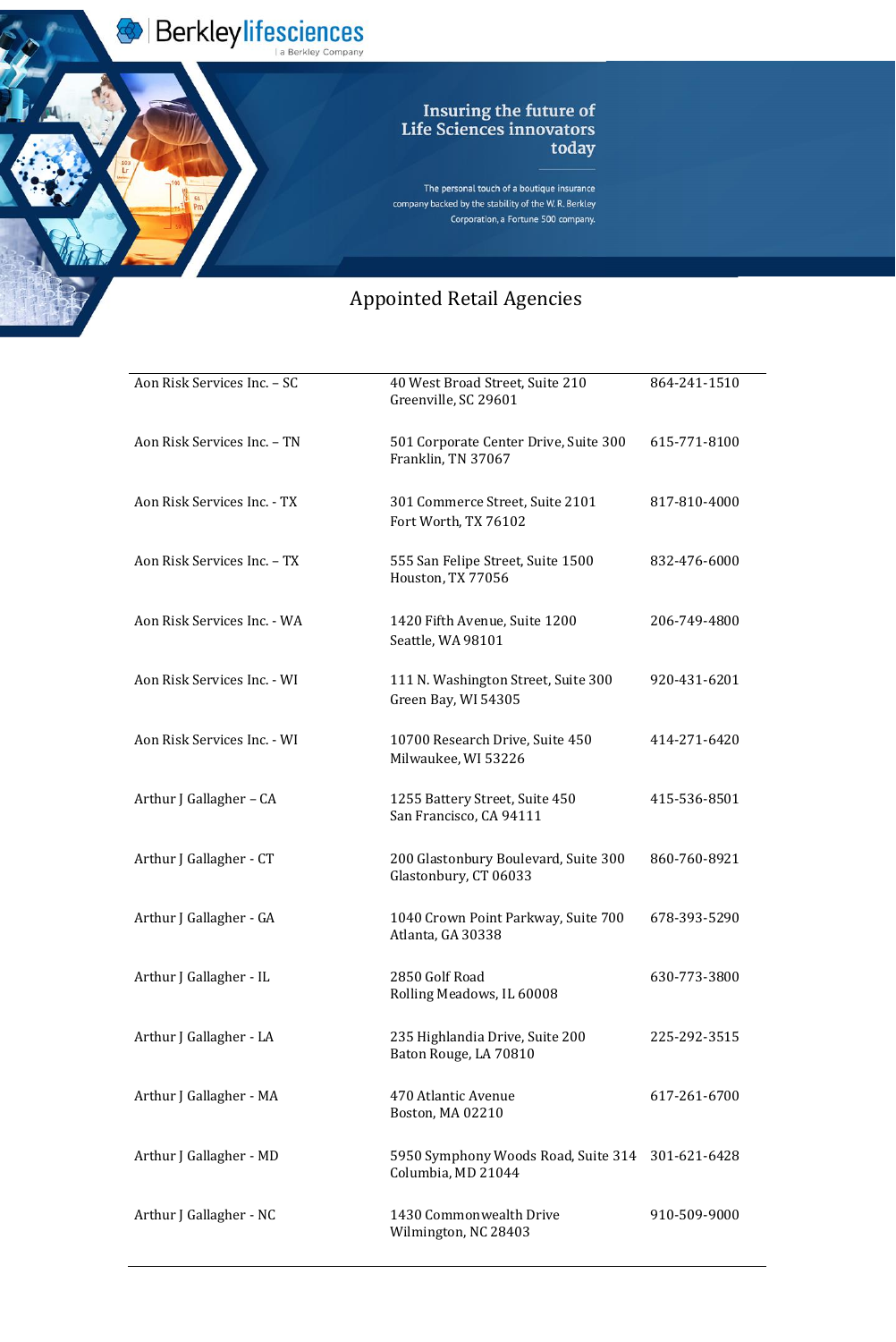

Berkleylifesciences

The personal touch of a boutique insurance company backed by the stability of the W.R. Berkley Corporation, a Fortune 500 company.

| Arthur J Gallagher - NJ                | 116 Village Boulevard, Suite 310<br>Princeton, NJ 08540                         | 609-228-1605 |
|----------------------------------------|---------------------------------------------------------------------------------|--------------|
| Arthur J Gallagher - NY                | One Penn Plaza, Suite 1805<br>New York, NY 10119                                | 212-946-2756 |
| Arthur J Gallagher – UT                | 6967 South River Gate Drive, Suite 200<br>Midvale, UT 84047                     | 801-924-1400 |
| Arthur J Gallagher – WI                | 245 S. Executive Drive<br>Brookfield, WI 53005                                  | 262-792-2201 |
| Assured Partners of Missouri, LLC      | 12645 Olive Boulevard, Suite 300<br>St. Louis, MO 63141                         | 314-523-8800 |
| Baer Insurance Services, Inc.          | 9701 Brader Way, Suite 100<br>Madison, WI                                       |              |
| Berkley International Puerto Rico, LLC | Metro Office Park 7, Suite 204<br>Guaynabo, PR 00968                            | 787-200-2915 |
| <b>Bolton &amp; Company</b>            | 3475 East Foothill Boulevard<br>Suite 1000<br>Pasadena, CA 91107                | 626-799-7000 |
| Britton-Gallagher & Associates, Inc.   | One Cleveland Center, 30th Floor<br>1375 East 9th Street<br>Cleveland, OH 44114 | 216-658-7100 |

| <b>CBIZ Insurance Services, Inc.-PA</b>           | 401 Plymouth Road, Suite 200<br>Plymouth Meeting, PA 19462 | 610-862-2232 |
|---------------------------------------------------|------------------------------------------------------------|--------------|
| Christensen Group, Inc.                           | 9855 W 78th Street, Suite 100<br>Eden Prairie, MN 55344    | 952-653-1000 |
| Cross Insurance, Inc.                             | 401 Edgewater Drive, Suite 220<br>Wakefield, MA 01880      | 781-914-1000 |
| Conner Strong & Buckelew-NJ                       | 9 Campus Drive, #1<br>Parsippany, NJ 07054                 | 973-659-6400 |
| <b>Edgewood Partners Insurance</b><br>Center - MA | 60 South Street, Suite 800<br>Boston, MA 02111             | 617-742-2444 |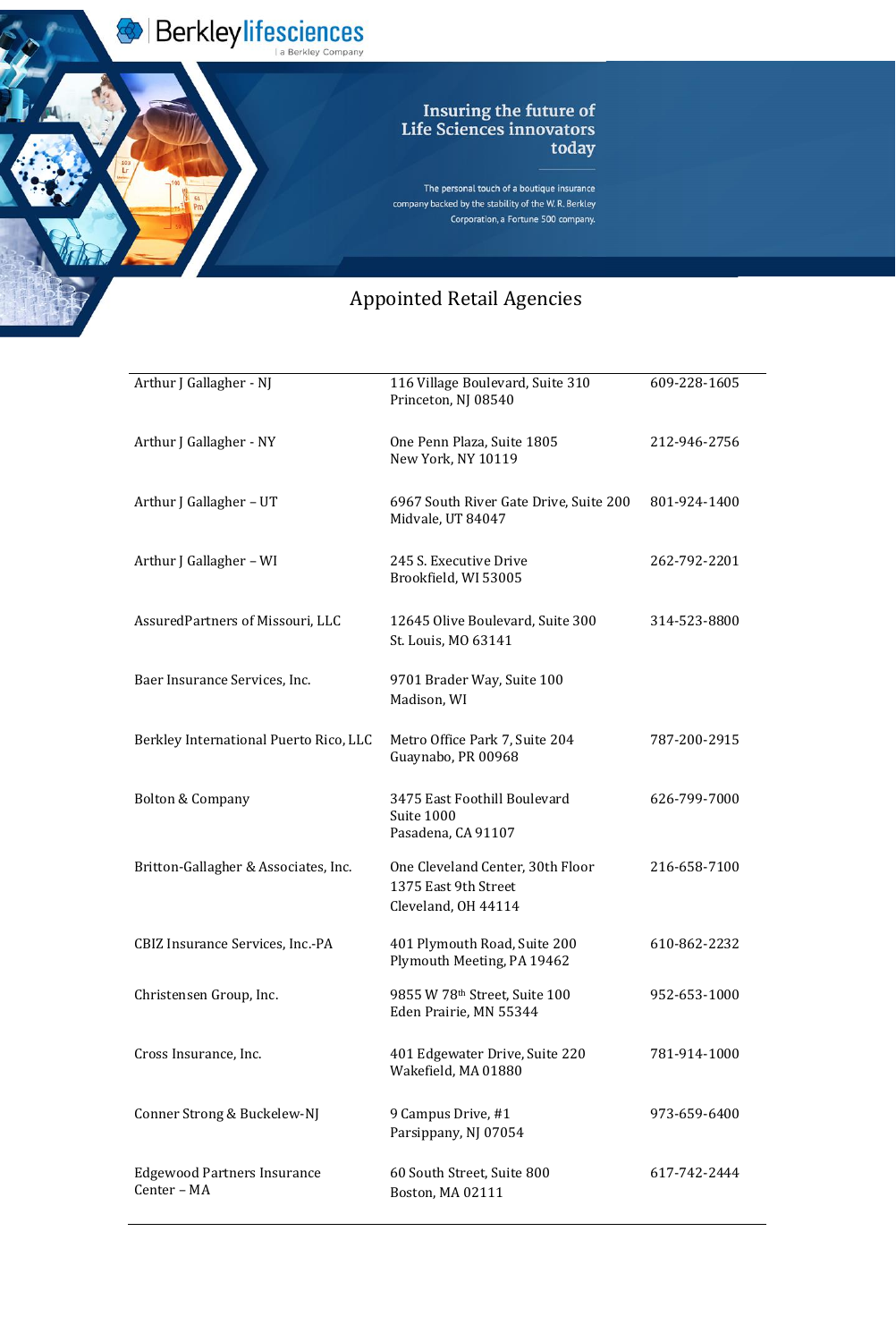Berkleylifesciences

The personal touch of a boutique insurance company backed by the stability of the W.R. Berkley Corporation, a Fortune 500 company.

| <b>Edgewood Partners Insurance</b><br>Center – NJ | 125 Village Boulevard, Suite 250<br>Princeton, NJ 08540 | 609-987-7086 |
|---------------------------------------------------|---------------------------------------------------------|--------------|
| <b>Edgewood Partners Insurance</b><br>Center - NY | One State Street Plaza, 9th Floor<br>New York, NY 10004 | 212-295-8000 |
| Hausmann-Johnson Insurance                        | 700 Regent Street<br>Madison, WI 53715                  | 608-257-3795 |
| Hays Companies, Inc.                              | 80 South 8th Street, #700<br>Minneapolis, MN 55402      | 612-333-3323 |
| Hays Companies, Inc.                              | 1200 N Mayfair Rd, Suite 100<br>Milwaukee, WI 53226     | 414-443-0000 |
| Higginbotham Insurance Agency, Inc.               | 500 W 13th Street<br>Fort Worth, TX 76102               | 817-336-2377 |
| Holmes Murphy & Associates LLC                    | 2727 Grand Prairie Parkway<br>Waukee, IA 50263          | 515-223-6800 |
| Hub International, Ltd. - CA                      | 4371 Latham Street #101<br>Riverside, CA 92501          | 951-788-8500 |
| Hub International, Ltd. - CA                      | 5405 Morehouse Drive, Suite 340<br>San Diego, CA 92121  | 858-768-7300 |
| Hub International, Ltd. - IL                      | 55 E. Jackson                                           | 312-922-5000 |

| Chicago, IL 60604 |  |
|-------------------|--|
|-------------------|--|

| Hub International, Ltd. - TX | 700 N Pearl Street, Suite N1700<br>Dallas, TX 75201              | 214-979-6200 |
|------------------------------|------------------------------------------------------------------|--------------|
| Hylant Group, Inc. - IN      | 100 South College Ave. Suite 230<br>Bloomington, IN 47404        | 812-333-3237 |
| Hylant Group, Inc. - IN      | 301 Pennsylvania Parkway, Suite 201<br>Indianapolis, IN 46280    | 800-678-0361 |
| Hylant Group, Inc. – MI      | 24 Frank Lloyd Wright Drive<br>Suite 4100<br>Ann Arbor, MI 48105 | 734-741-0044 |
| Hylant Group, Inc. - MI      | 85 Campau Avenue, NW #100<br>Grand Rapids, MI 49503              | 616-855-7900 |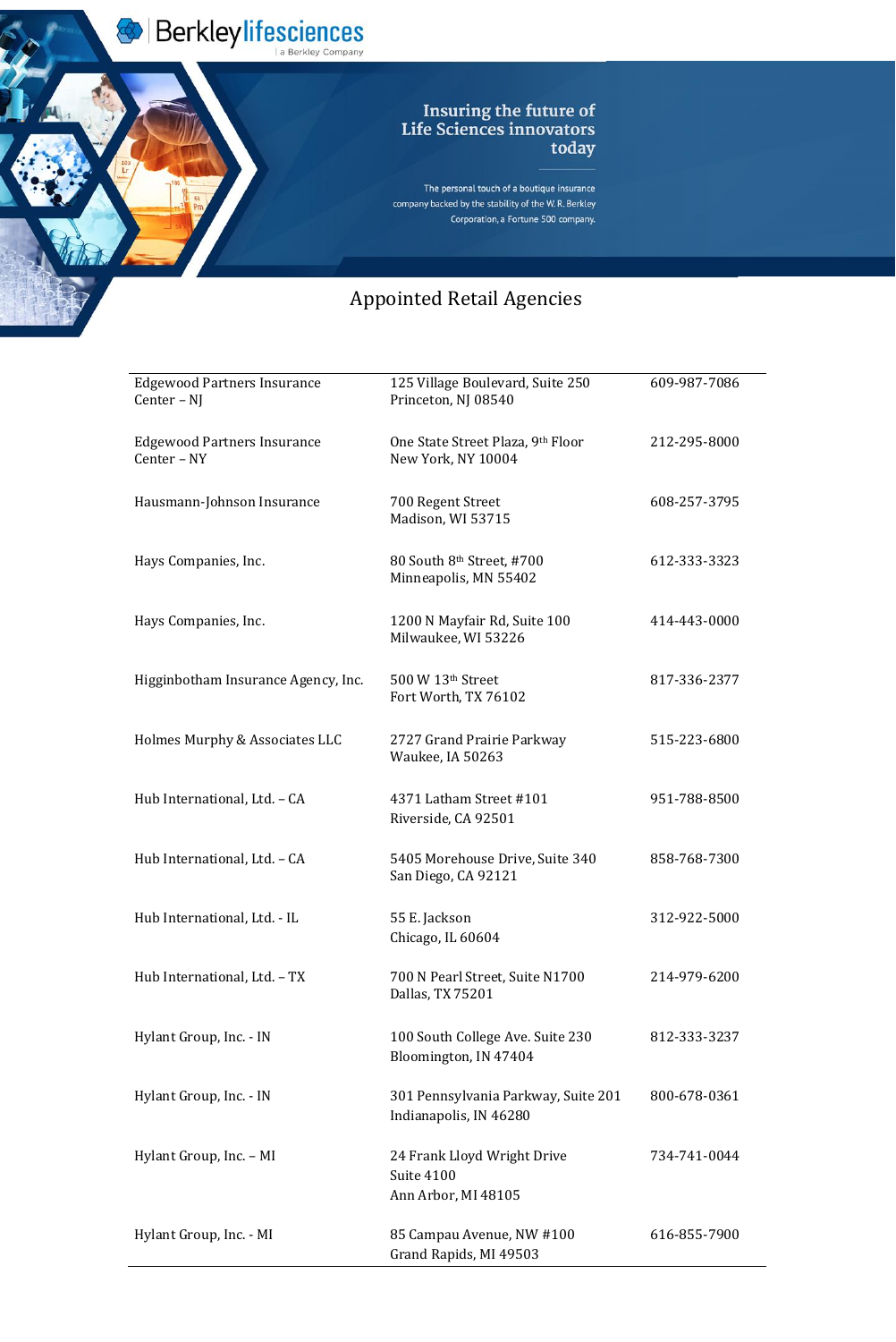

Berkleylifesciences

The personal touch of a boutique insurance company backed by the stability of the W.R. Berkley Corporation, a Fortune 500 company.

| Hylant Group, Inc. - OH          | 6000 Freedom Square Drive, Suite 400<br>Independence, OH 44131  | 216-447-1050 |
|----------------------------------|-----------------------------------------------------------------|--------------|
| Hylant Group, Inc. - OH          | 811 Madison Avenue<br>Toledo, OH 43603                          | 419-255-1020 |
| James A. Scott & Son, Inc.       | 2501 Blue Ridge Road, Suite 250<br>Raleigh, NC 27607            | 919-844-0640 |
| KEH Insurance Agency, Inc.       | 1415 Marlton Pike East, Suite 501<br>Cherry Hill, NJ 08034      | 856.429.6000 |
| Lockton Companies, LLC - CA      | 725 S Figueroa Street, #3500<br>Los Angeles, CA 90017           | 213-689-0065 |
| Lockton Companies, LLC - CA      | 333 University Avenue, Unit 200<br>Sacramento, CA 95825         | 916-210-1700 |
| Lockton Companies, LLC - CO      | 8110 East Union, Suite 700<br>Denver, CO 80237                  | 303-414-6000 |
| Lockton Companies, LLC - MO      | 444 W. 47th Street, Suite 900<br>Kansas City, MO 64112          | 816-960-9000 |
| Lockton Companies, LLC - MO      | Three City Place Drive, Suite 900<br>St. Louis, MO 63141        | 314-432-0500 |
| Lockton Companies, LLC - NY      | 1185 Avenue of the Americas<br>Suite 2010<br>New York, NY 10036 | 646-572-7300 |
| Lockton Companies, LLC - PA      | 751 Arbor Way, Suite 250<br>Blue Bell, PA 19422                 | 215-583-9200 |
| Lockton Companies, LLC - TX      | 3657 Briarpark Drive, Suite 700<br>Houston, TX 77042            | 713-458-5200 |
| Marsh & McLennan Agency LLC - CA | 101 Enterprise, Suite 330<br>Aliso Viejo, CA 92656              | 949-544-8483 |
| Marsh & McLennan Agency LLC - CA | 1340 Treat Boulevard, Suite 250<br>Walnut Creek, CA 94597       | 925-482-9300 |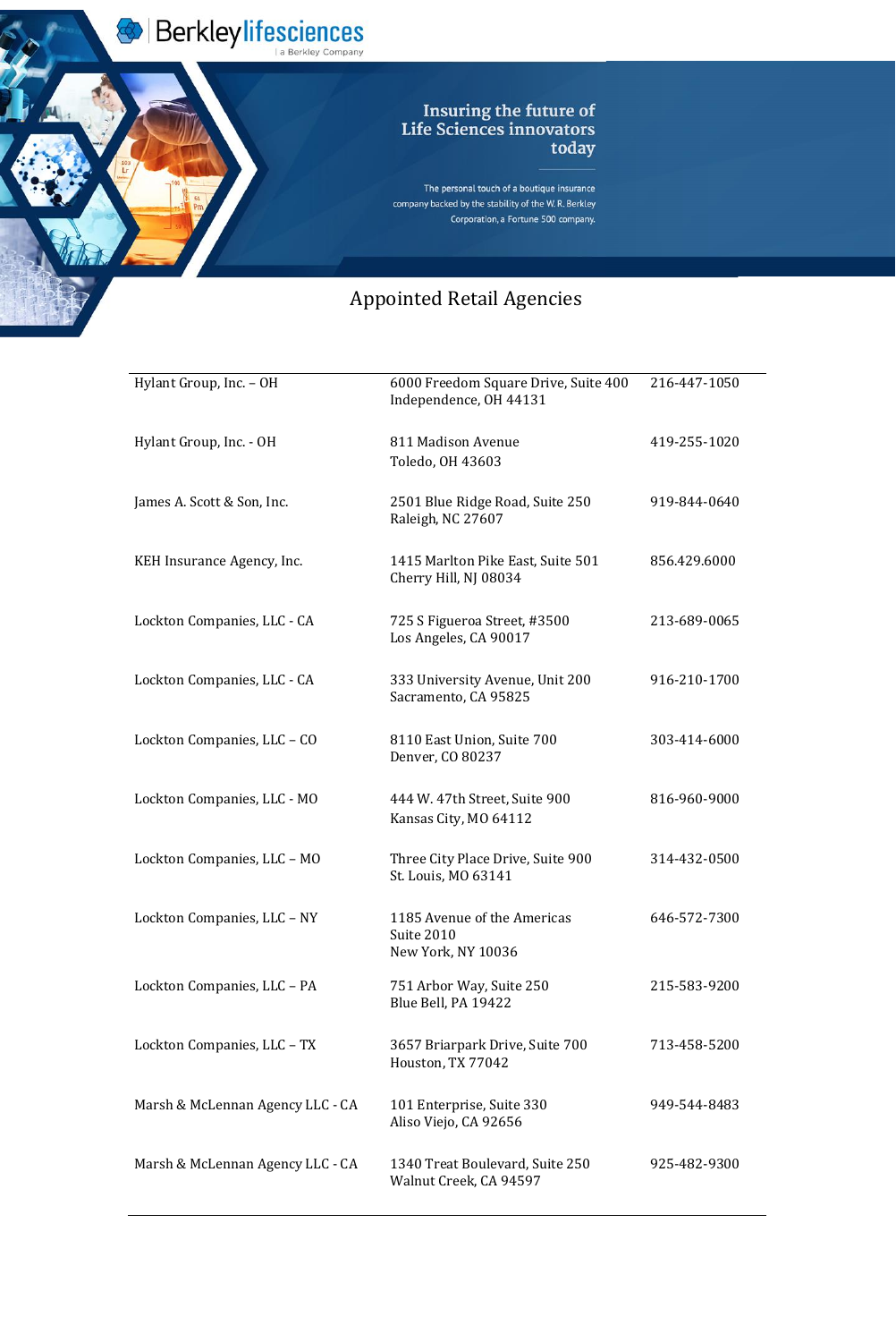

Berkleylifesciences

The personal touch of a boutique insurance company backed by the stability of the W.R. Berkley Corporation, a Fortune 500 company.

| Marsh & McLennan Agency LLC - CA | 9171 Towne Centre Drive, Suite 500<br>San Diego, CA 92122    | 858-587-7421 |
|----------------------------------|--------------------------------------------------------------|--------------|
| Marsh & McLennan Agency LLC - FL | 1000 Corporate Drive, Suite 400<br>Fort Lauderdale, FL 33334 | 786.371.5668 |
| Marsh & McLennan Agency LLC - KS | 7015 College Boulevard, Suite 400<br>Overland Park, KS 66211 | 913-491-1999 |
| Marsh & McLennan Agency LLC - IL | 20 N Martingale Rd<br>Schaumburg, IL 60173                   | 847-797-5700 |
| Marsh & McLennan Agency LLC - MA | 100 Front Street, Suite 800<br>Worcester, MA 01608           | 508-852-8500 |
| Marsh & McLennan Agency LLC - MN | 6160 Golden Hills Drive<br>Minneapolis, MN 55416             | 763-746-8000 |
| Marsh & McLennan Agency LLC - NC | 2301 Sugar Bush Road, Suite 600<br>Raleigh, NC 27612         | 919-782-1840 |
| Marsh & McLennan Agency LLC - NJ | One Executive Drive 3rd Floor<br>Somerset, NJ 08873          | 800-669-6330 |
| Marsh & McLennan Agency LLC - OH | 409 East Monument Avenue<br>Dayton, OH 45402                 | 937-228-4135 |
| Marsh & McLennan Agency LLC - SC | 870 S Pleasantburg Drive                                     | 864-271-6336 |

| Marsh USA - AL | 1 Perimeter Park South, Suite 100N<br>Birmingham, AL 35243 | 205-970-6700 |
|----------------|------------------------------------------------------------|--------------|
| Marsh USA - AZ | 3131 East Camelback Road<br>Phoenix, AZ 85016              | 602-337-6300 |
| Marsh USA - CA | 17901 Von Karman Avenue, Suite 1100<br>Irvine, CA 92614    | 949-399-5800 |
| Marsh USA - CA | 777 South Figueroa St<br>Los Angeles, CA 90017             | 213-346-5843 |
| Marsh USA - CA | 4445 Eastgate Mall, Suite 300<br>San Diego, CA 92121       | 858-552-3712 |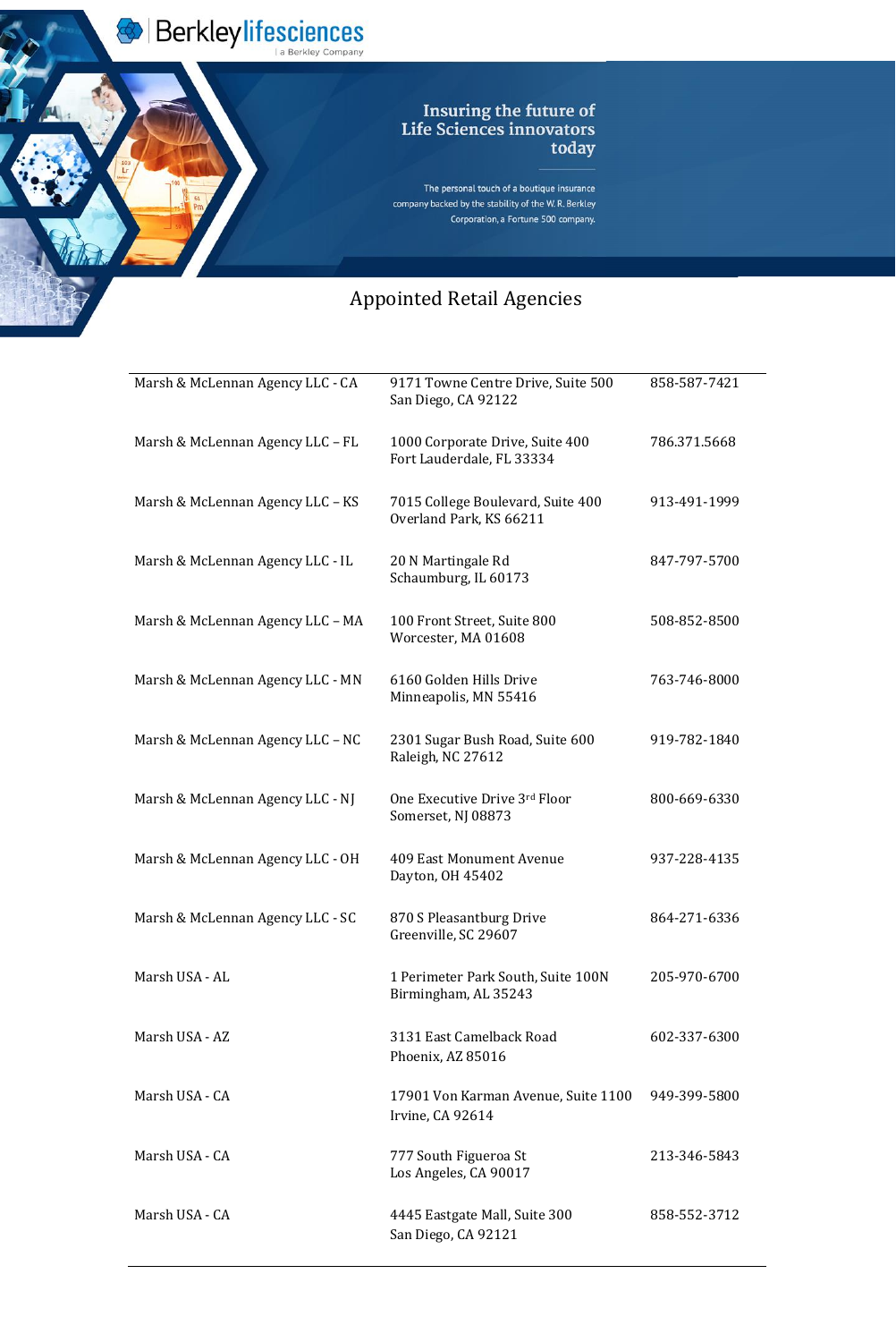Berkleylifesciences

The personal touch of a boutique insurance company backed by the stability of the W.R. Berkley Corporation, a Fortune 500 company.

#### Appointed Retail Agencie Appointed Retail Agencies

| Marsh USA - CA | 345 California Street, Suite 1300<br>San Francisco, CA 94104   | 415-743-8000 |
|----------------|----------------------------------------------------------------|--------------|
| Marsh USA - CA | 1732 N 1st St, #400<br>San Jose, CA 95110                      | 408-467-5600 |
| Marsh USA - CO | 1225 17th Street, Suite 2100<br>Denver, CO 80202               | 303-308-4500 |
| Marsh USA - CT | 601 Merritt 7<br>Norwalk, CT 06856                             | 203-229-6000 |
| Marsh USA - DC | 1255 23rd Street NW, Suite 400<br>Washington DC 20037          | 202-263-7600 |
| Marsh USA - FL | 1560 Sawgrass Corporate Pkwy<br>Suite 300<br>Sunrise, FL 33323 | 954-838-3400 |
| Marsh USA - GA | 3560 Lenox Road<br>Atlanta, GA 30326                           | 404-995-3000 |
| Marsh USA - HI | 745 Fort Street Mall #1100<br>Honolulu, HI 96813               | 808-585-3500 |
| Marsh USA - IL | 500 West Madison Street<br>Chicago, IL 60661                   | 312-627-6000 |
| Marsh USA - IL | 225 West Wacker Drive, 5th Floor                               | 312-637-6100 |

Chicago, IL 60606

| Marsh USA – IN | Chase Tower<br>111 Monument Circle, 43rd Floor<br>Indianapolis, IN 46204 | 317-261-9300 |
|----------------|--------------------------------------------------------------------------|--------------|
| Marsh USA - MA | 99 High Street<br>Boston, MA 02110                                       | 617-385-0200 |
| Marsh USA - MI | 600 Renaissance Center<br>Detroit, MI 48243                              | 313-393-6800 |
| Marsh USA – MN | 333 South 7th Street, Suite 1400<br>Minneapolis, MN 55402                | 612-692-7400 |
| Marsh USA – MO | 701 Market Street, #1100<br>St. Louis, MO 63101                          | 314-621-5540 |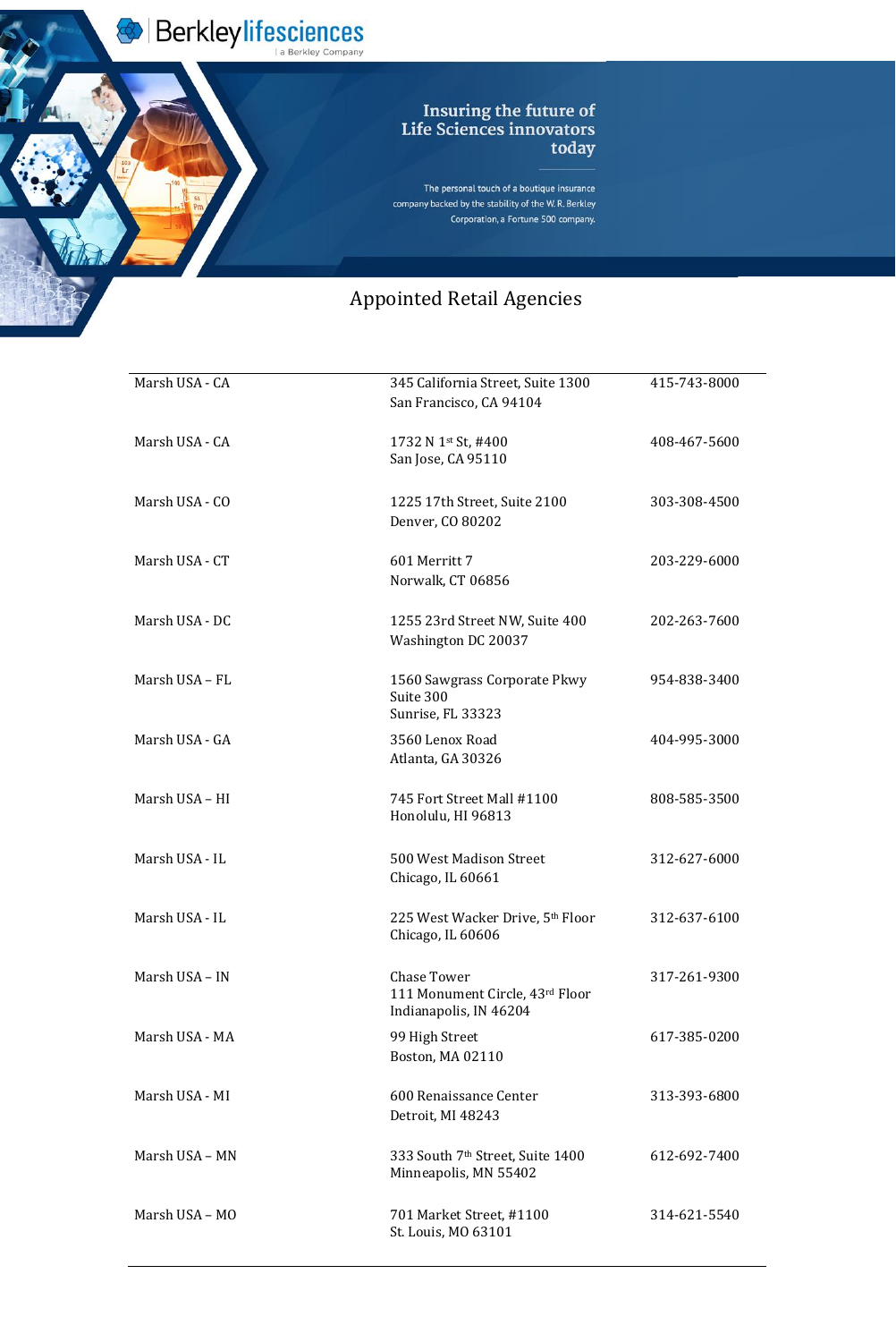Berkleylifesciences

The personal touch of a boutique insurance company backed by the stability of the W.R. Berkley Corporation, a Fortune 500 company.

#### Appointed Retail Agencie Appointed Retail Agencies

| Marsh USA - NC | 100 North Tryon Street, Suite 3600<br>Charlotte, NC 28202 | 704-374-8212 |
|----------------|-----------------------------------------------------------|--------------|
| Marsh USA - NJ | 445 South Street, Suite 210<br>Morristown, NJ 07962       | 973-401-5209 |
| Marsh USA - NY | 1166 Avenue of the Americas<br>New York, NY 10036         | 212-345-6000 |
| Marsh USA - NY | 70 Linden Oaks, Suite 310<br>Rochester, NY 14625          | 585-389-8700 |
| Marsh USA - NY | 6500 Sheridan Drive, Suite 114<br>Williamsville, NY 14221 | 716-630-4500 |
| Marsh USA - OH | 200 Public Square<br>Cleveland, OH 44114                  | 216-937-1700 |
| Marsh USA - OR | 111 Southwest Columbia<br>Portland, OR 97201              | 503-248-6400 |
| Marsh USA - PA | Two Logan Square<br>Philadelphia, PA 19103                | 215-246-1075 |
| Marsh USA - PA | 6 PPG Place, Suite 400<br>Pittsburgh, PA 05222            | 412-552-5000 |
| Marsh USA - SC | 550 South Main Street                                     | 864-240-5400 |

Greenville, SC 29601

| Marsh USA - TN | 1000 Ridgeway Loop Road<br>Memphis, TN 38120                 | 901-761-1550 |
|----------------|--------------------------------------------------------------|--------------|
| Marsh USA - TN | 1801 West End Avenue, Suite 1500<br>Nashville, TN 37203      | 615-340-2471 |
| Marsh USA - TX | 1717 Main Street, Suite 4400<br>Dallas, TX 75201             | 214-303-8563 |
| Marsh USA - TX | 1000 Main Street, Suite 3000<br>Houston, TX 77002            | 713-276-8000 |
| Marsh USA - TX | 9830 Colonnade Boulevard, Suite 400<br>San Antonio, TX 78230 | 210-735-2048 |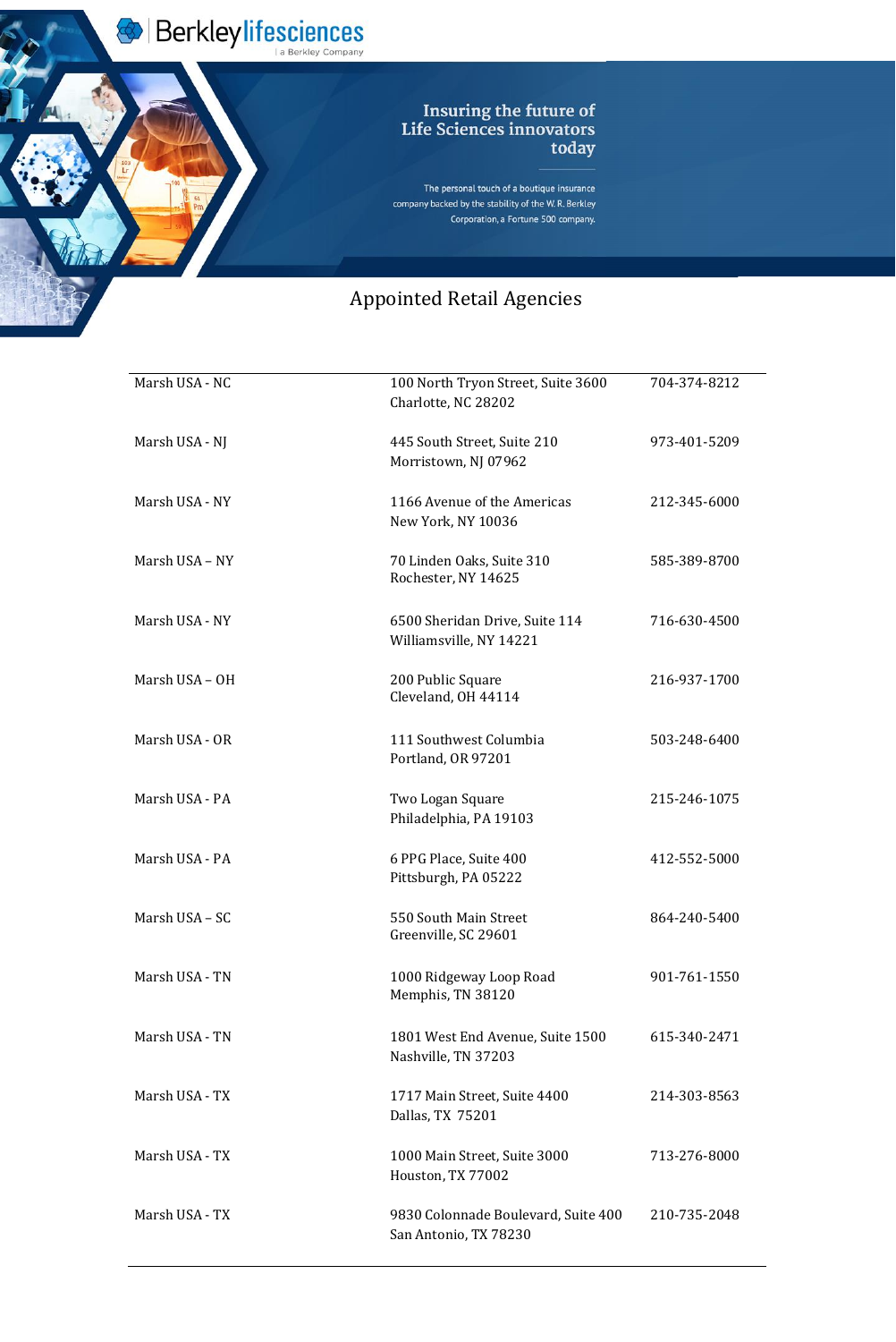Berkleylifesciences

The personal touch of a boutique insurance company backed by the stability of the W.R. Berkley Corporation, a Fortune 500 company.

| Marsh USA - UT                              | 15 West South Temple<br>Salt Lake City, UT 84101                             | 801-533-3600 |
|---------------------------------------------|------------------------------------------------------------------------------|--------------|
| Marsh USA - VA                              | Three James Center<br>1051 East Cary Street, Suite 800<br>Richmond, VA 23219 | 804-344-8695 |
| Marsh USA - WA                              | 1301 Fifth Avenue, Suite 1900<br>Seattle, WA 98101                           | 206-214-3000 |
| Marsh USA - WI                              | 411 East Wisconsin Avenue, Suite 1300<br>Milwaukee, WI 53202                 | 414-290-4700 |
| Marsh - Wortham                             | 2727 Allen Parkway<br>Houston, TX 77019                                      | 713-526-3366 |
| Marsh - Wortham                             | 131 Interpark Boulevard<br>San Antonio, TX 78216                             | 210-223-9171 |
| McGriff, Seibels & Williams, Inc.           | 2211 7th Avenue South<br>Birmingham, AL 35233                                | 205-581-9275 |
| RCM&D, Inc.                                 | 7735 Old Georgetown Road, Suite 920<br>Bethesda, MD 20814                    | 240-482-1700 |
| Sallop Insurance Inc.                       | 25 Chardon Street<br>Boston, MA 02114                                        | 617-488-6600 |
| Silicon Valley Risk & Insurance<br>Services | 199 Camden Ave<br>San Jose, CA 95124                                         | 408-236-7410 |
| Sullivan Group                              | 1 Mercantile Street, Suite 710<br>Worcester, MA 01608                        | 508-791-2241 |
| The Nowell Agency, Inc.                     | 1500 Old Fannin Road<br>Brandon, MS 39047                                    | 601-992-4444 |
| The Odell Studner Group                     | 200 North Warner Road, Suite 450<br>King of Prussia, PA 19406                | 484-586-3900 |
| Trustpoint Insurance, LLC                   | 16 Church Avenue, SE<br>Roanoke, VA 24011                                    | 866-276-9622 |
|                                             |                                                                              |              |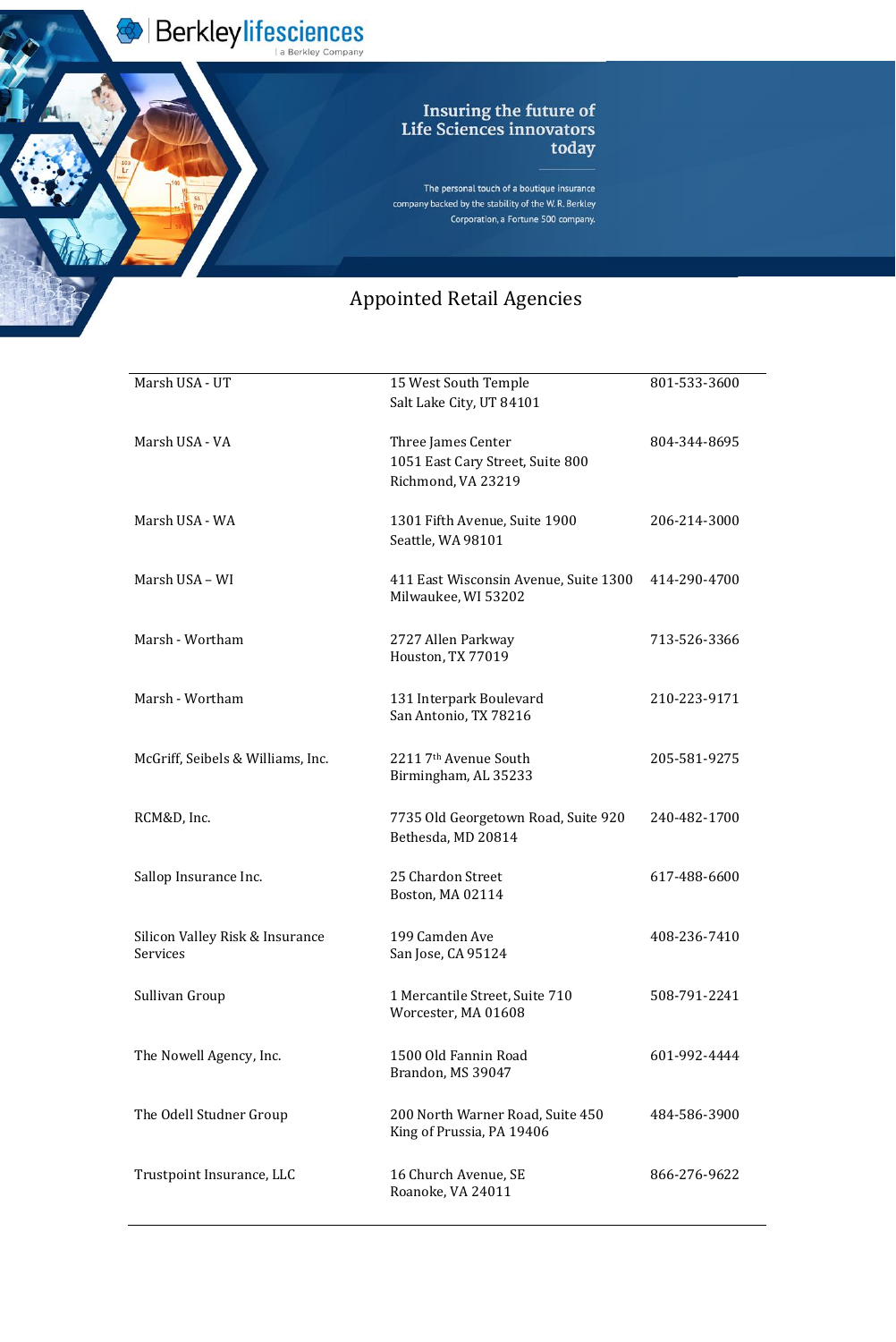Berkleylifesciences

The personal touch of a boutique insurance company backed by the stability of the W.R. Berkley Corporation, a Fortune 500 company.

## Appointed Retail Agencie Appointed Retail Agencies

| USI Southwest, Inc.             | 9811 Katy Freeway, Suite 500<br>Houston, TX 77024            | 713-490-4600 |
|---------------------------------|--------------------------------------------------------------|--------------|
| USI Insurance Services LLC - CA | 5901 Priestly Drive #306<br>Carlsbad, CA 92008               | 760-931-3500 |
| USI Insurance Services LLC - CA | 777 S Figueroa Street, Suite 306<br>Los Angeles, CA 90017    | 213-253-6700 |
| USI Insurance Services LLC - CA | 201 Mission Street, Suite 1100<br>San Francisco, CA 94105    | 415-541-7900 |
| USI Insurance Services LLC - FL | 2502 N Rocky Point Drive, Suite 400<br>Tampa, FL 33607       | 813-636-5340 |
| USI Insurance Services LLC - GA | 1 Concourse Parkway NE, Suite 700<br>Atlanta, GA 30328       | 404-923-3700 |
| USI Insurance Services LLC - IL | 2021 Spring Road, Suite 100<br>Oak Brook, IL 60523           | 312-442-7200 |
| USI Insurance Services LLC - MA | 12 Gill Street, Suite 5500<br>Woburn, MA 01801               | 781-939-2002 |
| USI Insurance Services LLC - MN | 8331 Norman Center Drive, Suite 400<br>Bloomington, MN 55437 | 952-242-3100 |
| USI Insurance Services LLC - NC | 6100 Fairview Road, Suite 1400                               | 704-543-0258 |

Charlotte, NC 28210

| USI Insurance Services LLC - NC                                      | 8540 Colonnade Center Drive, Suite 111 919-676-8834<br>Raleigh, NC 27615 |              |
|----------------------------------------------------------------------|--------------------------------------------------------------------------|--------------|
| USI Insurance Services LLC – NJ                                      | 180 Park Avenue, 1 <sup>st</sup> Floor<br>Florham Park, NJ 07932         | 908-988-2700 |
| Kibble & Prentice Holding $Co - OR$<br>Dba USI Insurance Services NW | 825 NE Multnomah, 15th Floor<br>Portland, OR 97201                       | 503-525-5050 |
| Kibble & Prentice Holding Co. – WA<br>Dba USI Insurance Services NW  | 601 Union Street, Suite 1000<br>Seattle, WA 98104                        | 206-731-1200 |
| Willis Towers Watson Southeast, Inc.<br>- Alabama                    | 201 Monroe Street, Suite 2150<br>Montgomery, AL 36104                    | 205-871-3300 |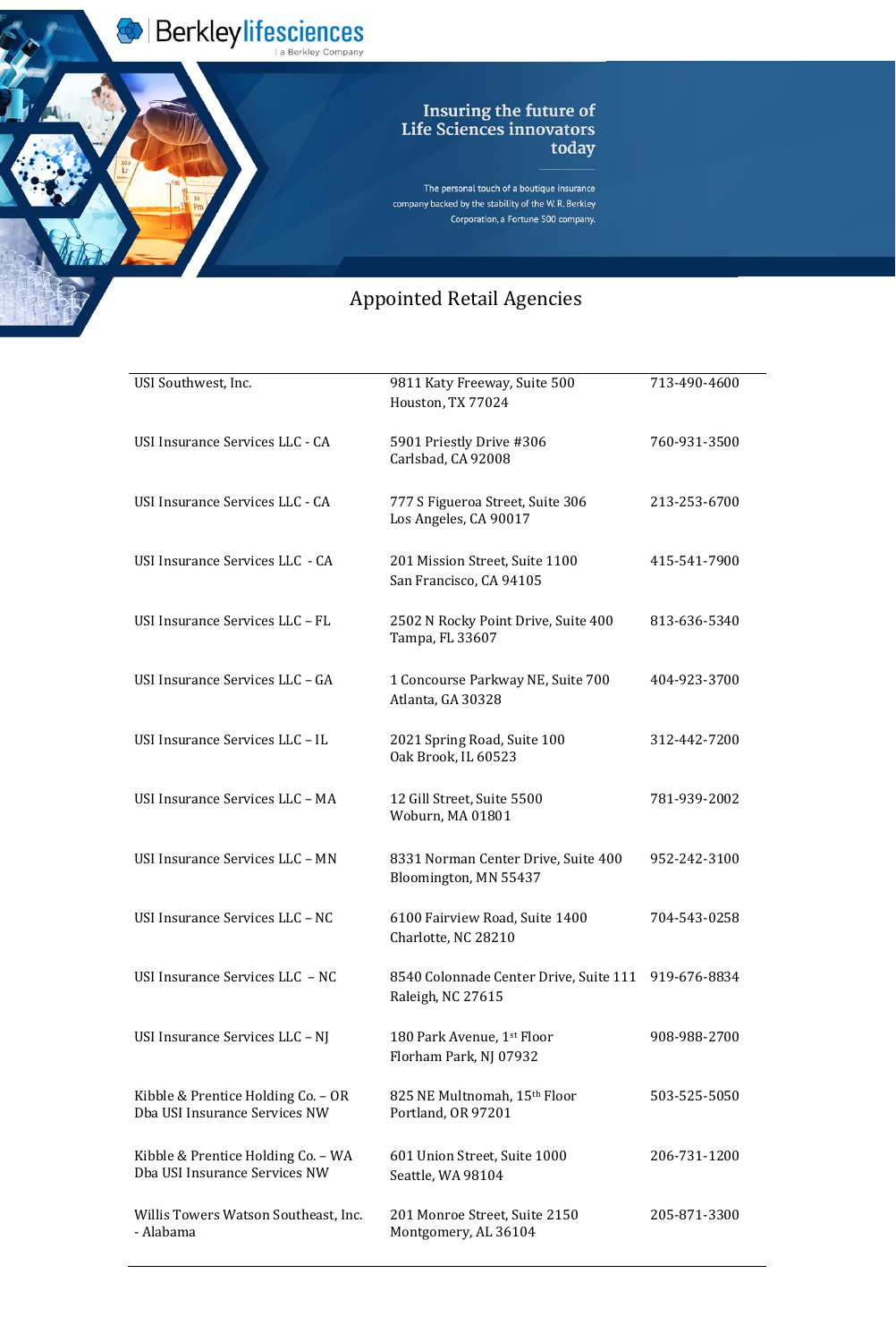Berkleylifesciences

The personal touch of a boutique insurance company backed by the stability of the W.R. Berkley Corporation, a Fortune 500 company.

| <b>Willis Towers Watson Insurance</b><br>Services West, Inc. - Arizona    | 16220 N. Scottsdale Road, Suite 600<br>Scottsdale, AZ 85254                           | 602-787-6000 |
|---------------------------------------------------------------------------|---------------------------------------------------------------------------------------|--------------|
| <b>Willis Towers Watson Insurance</b><br>Services West, Inc. - California | 300 S. Grand Avenue<br>Los Angeles, CA 90017                                          | 213-607-6300 |
| <b>Willis Towers Watson Insurance</b><br>Services West, Inc. - California | 2365 Northside Drive, Floor 3<br>San Diego, CA 92108                                  | 858-678-2000 |
| <b>Willis Towers Watson Insurance</b><br>Services West, Inc. - California | 525 Market Street, Suite 3400<br>San Francisco, CA 94105                              | 415-955-0170 |
| <b>Willis Towers Watson Insurance</b><br>Services West, Inc. - California | 18101 Von Karman Avenue, Suite 600<br>Irvine, CA 92612                                | 949-885-1200 |
| <b>Willis Towers Watson Insurance</b><br>Services West, Inc. - Colorado   | 2000 S Colorado Boulevard<br>Tower II, Suite 900<br>Denver, CO 80222                  | 303-722-7776 |
| Willis Towers Watson Southeast, Inc.<br>- Florida                         | 4211 West Boy Scout Boulevard<br>Suite 1000<br>Tampa, FL 33607                        | 813-490-6804 |
| Willis Towers Watson Southeast, Inc.<br>- Georgia                         | <b>Concourse Corporate Center Five</b><br>18 <sup>th</sup> Floor<br>Atlanta, GA 30328 | 404-224-5000 |
| Willis Towers Watson Midwest, Inc.<br>- Illinois                          | <b>Willis Tower</b><br>233 S Wacker Drive, Suite 2000<br>Chicago, IL 60606            | 312-234-0640 |
| Willis Towers Watson Southeast, Inc.<br>- Maryland                        | 12505 Park Potomac Avenue, Suite 300<br>Potomac, MD 20854                             | 301-530-5050 |
| Willis Towers Watson Southeast, Inc.<br>- Maryland                        | 225 Schilling Circle, Suite 150<br>Hunt Valley, MD 21031                              | 410-527-1200 |
| Willis Towers Watson Northeast, Inc.<br>- Massachusetts                   | 800 Boylston Street, Suite 600<br>Boston, MA 02199                                    | 617-638-3700 |
| Willis Towers Watson Midwest, Inc.<br>- Michigan                          | 26555 Evergreen, Suite 1600<br>Southfield, MI 48076                                   | 248-539-6600 |
| Willis Towers Watson Midwest, Inc.<br>- Minnesota                         | 1600 Utica Avenue S<br>Suite 600<br>Bloomington, MN 55416                             | 763-302-7100 |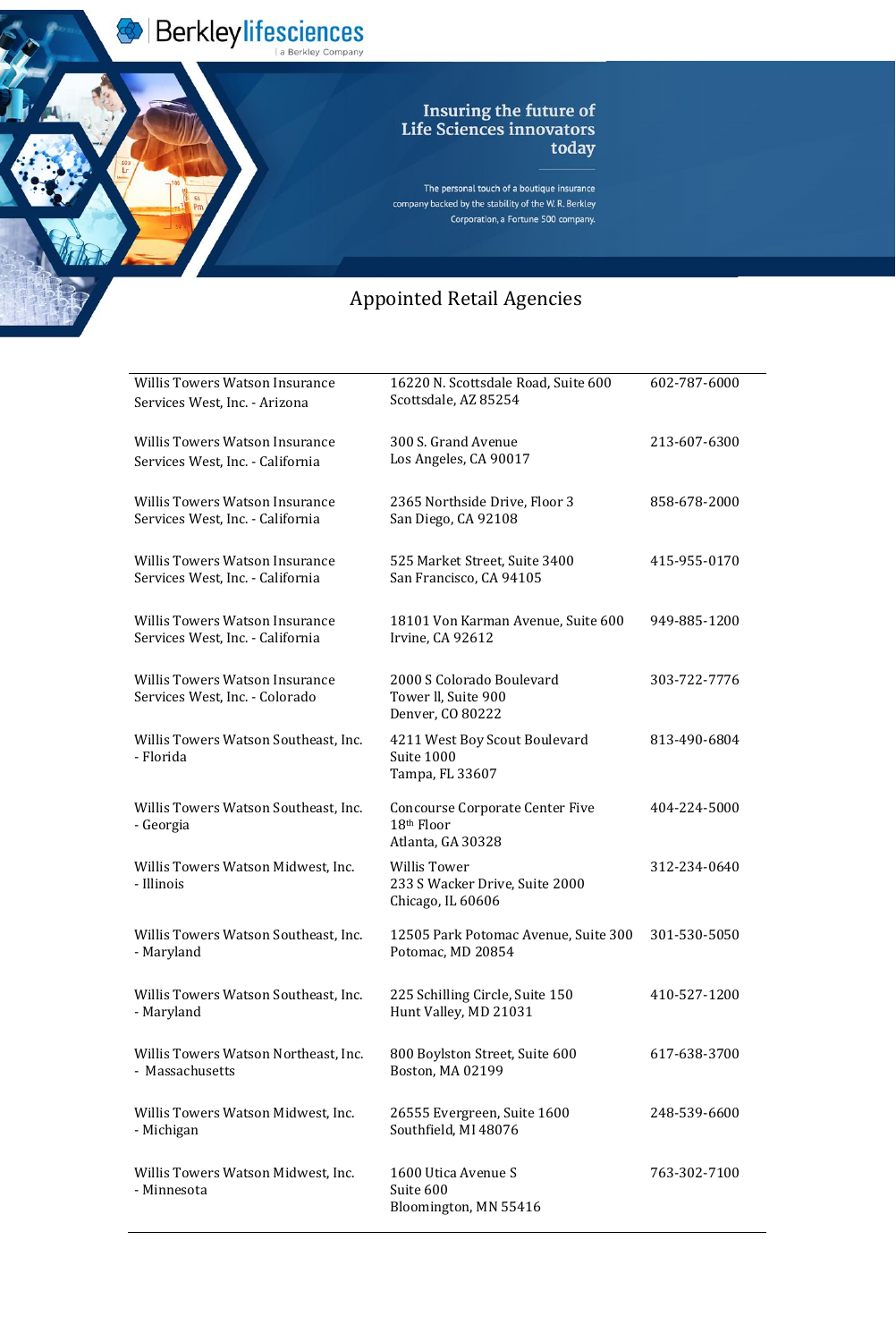Berkleylifesciences

The personal touch of a boutique insurance company backed by the stability of the W.R. Berkley Corporation, a Fortune 500 company.

| Willis of New Jersey                                                    | 150 John F. Kennedy Parkway<br>Suite 520<br>Short Hills, NJ 07078            | 973-539-1923 |
|-------------------------------------------------------------------------|------------------------------------------------------------------------------|--------------|
| Willis Towers Watson Northeast, Inc.<br>- New York                      | 199 Scott Street<br>Suite 800<br><b>Buffalo, NY 14204</b>                    | 716-650-7667 |
| Willis Towers Watson Northeast, Inc.<br>- New York                      | <b>Brookfield Place</b><br>200 Liberty Street<br>New York, NY 10281          | 212-915-8888 |
| Willis Towers Watson Southeast, Inc.<br>- North Carolina                | <b>Hearst Tower</b><br>214 North Tryon Street, #2500<br>Charlotte, NC 28202  | 704-376-9161 |
| Willis Towers Watson Southeast, Inc.<br>- North Carolina                | 1255 Crescent Green Drive,<br>Suite 230<br>Cary, NC 27518                    | 919-900-5300 |
| Willis Towers Watson Midwest, Inc.<br>- Ohio                            | 1001 Lakeside Avenue,<br>Suite 1500<br>Cleveland, OH 44114                   | 216-937-4000 |
| Willis Towers Watson Midwest, Inc.<br>- Ohio                            | 775 Yard Street, Suite 200<br>Columbus, OH 43212                             | 800-837-0503 |
| <b>Willis Towers Watson Insurance</b><br>Services West, Inc. - Oklahoma | One Leadership Square<br>211 N Robinson, No. 1100<br>Oklahoma City, OK 73102 | 405-232-0651 |
| <b>Willis Towers Watson Insurance</b><br>Services West, Inc. - Oregon   | 222 SW Columbia Street,<br>Suite 600<br>Portland, OR 97201                   | 503-224-4155 |
| Willis Towers Watson Northeast, Inc.<br>- Pennsylvania                  | One PPG Place, 10th Floor<br>Pittsburgh, PA 15222                            | 412-402-4500 |
| Willis Towers Watson Northeast, Inc.<br>- Pennsylvania                  | 100 Matsonford Road, Bldg. 5,<br>Suite 200<br>Radnor, PA 19087               | 610.254.5800 |
| Willis Towers Watson Southeast, Inc.<br>- South Carolina                | 55 Beattie Place, #200<br>Greenville, SC 29601                               | 864-232-9999 |
| Willis Towers Watson Southeast, Inc.<br>- Tennessee                     | 8285 Tournament Drive, Bldg. C,<br>Suite 130<br>Memphis, TN 38125            | 901.248.3103 |